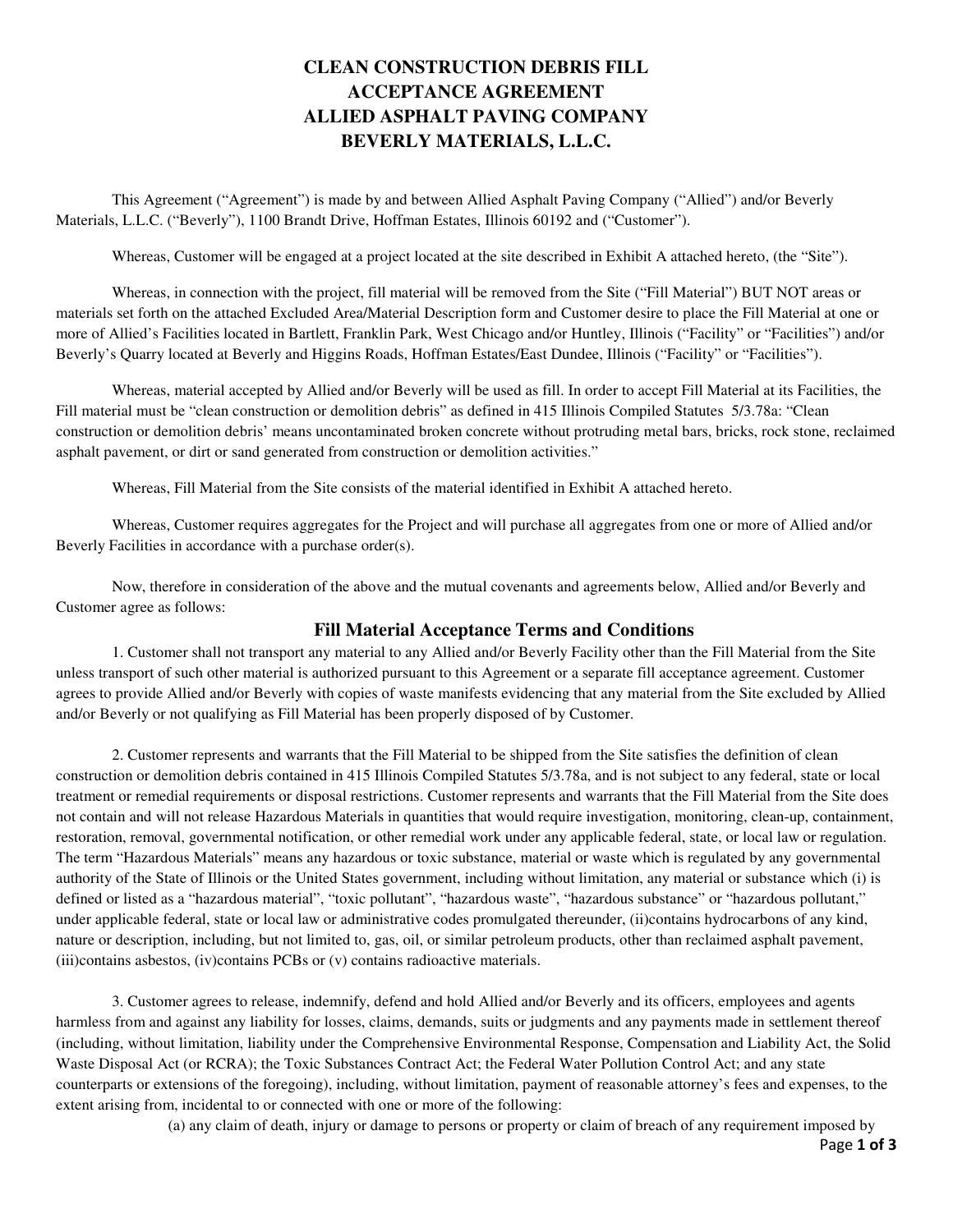any state, federal or local governmental authority, whether Judicial, administrative or legislative, arising out of, incidental to, or connected with Customer's or Customer's agents' or employees' acts, omissions or deposits of Fill Material or connected with the presence of Customer's trucks, or trucks under hire to Customer, on Allied and/or Beverly's premises;

(b)any breach of any representation, warranty, covenant or certification made by Customer to Allied and/or Beverly; (c) Customer's negligent or intentional acts, omissions and breaches of duty;

(d) any investigation or monitoring of site conditions or any clean-up containment, restoration, removal or other remedial work required under any applicable federal, state or local law, by any judicial order or by any governmental entity arising out of, incidental to or connected with Customer's acts, omissions or deposits of Fill Material.

4. The warranties, representation, guarantees, and indemnities set forth herein shall survive and continue in full force and effect so long as the Fill Material is present at the Allied and/or Beverly site.

#### **Fill Material Handling, Inspection and Placement**

5. Customer will be provided with a numbered series of Fill Material Tickets for Customer's use in connection with this Agreement. Customer shall not permit use of the Fill Material Tickets for any purpose other than transportation of Fill Material from the Site pursuant to this Agreement. Customer shall not release Fill Material Tickets to any persons other than as necessary in connection with this Agreement and shall return any unused tickets to Allied and/or Beverly.

6. All loads will be subject to inspection by Allied and/or Beverly personnel prior to placement of the Fill Material and no Fill Material will be unloaded without approval. Allied and/or Beverly reserves the right to reject any loads that Allied and/or Beverly, in its sole discretion, determines to be contaminated or in breach of the warranties herein. Allied and/or Beverly may terminate this Agreement if an investigation of the Site reveals the presence of potential presence of Hazardous Materials or material that is not clean construction or demolition debris.

7. Loads of Fill Material shall be placed only in the fill area designated by Allied and/or Beverly's supervisors, during approved hours of operation, and in accordance with approved procedures.

8. Title to Fill Material shall pass upon placement; however, if after placement, any loads of Fill Material are found to be in breach of Customer's representations and warranties in paragraph 2, Customer shall retain title to such nonconforming material and Customer shall promptly remove such material and any resulting contamination to Allied and/or Beverly's premises and Customer shall bear all expenses of such removal and shall pay the nonconforming material handling charge set forth below.

9. Customer shall be responsible for compliance with all applicable truck laws, including load limit and tap laws, and all applicable safety rules at the Site and Allied and/or Beverly's premises. Customer agrees to provide Allied and/or Beverly prior to any placement of Fill Material with evidence of liability and worker's compensation insurance covering such delivery trucks and drivers with limits and terms satisfactory to Allied and/or Beverly (including waivers of subrogation as to Allied and/or Beverly).

10. In the event of breach by Customer of any terms and conditions herein, Allied and/or Beverly may terminate deposit of Fill Material without advance notice.

11. Broken concrete and reclaimed asphalt pavement shall be kept separate and shall not be intermixed with each other or with soil and other materials. Broken concrete and reclaimed asphalt will be placed in areas designed by Allied and/or Beverly supervisors.

#### **Fill Deposit Fee and Nonconforming Material Handling Charge**

12. Customer will pay to Allied and/or Beverly a fill deposit fee as set forth in Allied and/or Beverly's published Price List in effect as of the date of this Agreement. As Allied and/or Beverly makes changes to its Price List, such revised charges shall be deemed applicable on the date that Fill Material is brought into Allied and/or Beverly. No alternate price shall be deemed effective unless set forth in Exhibit A and signed by Allied and/or Beverly's authorized agent.

13. In addition to the deposit fee and Customer's indemnification obligation under paragraph 3, in the event that any loads of Fill Material that do not comply with the representations and warranties of paragraph 2 of this Agreement are deposited, Customer agrees to pay a handling charge of \$\_\_\_\_\_\_ per load or yard for each load or yard of nonconforming material removed by Customer.